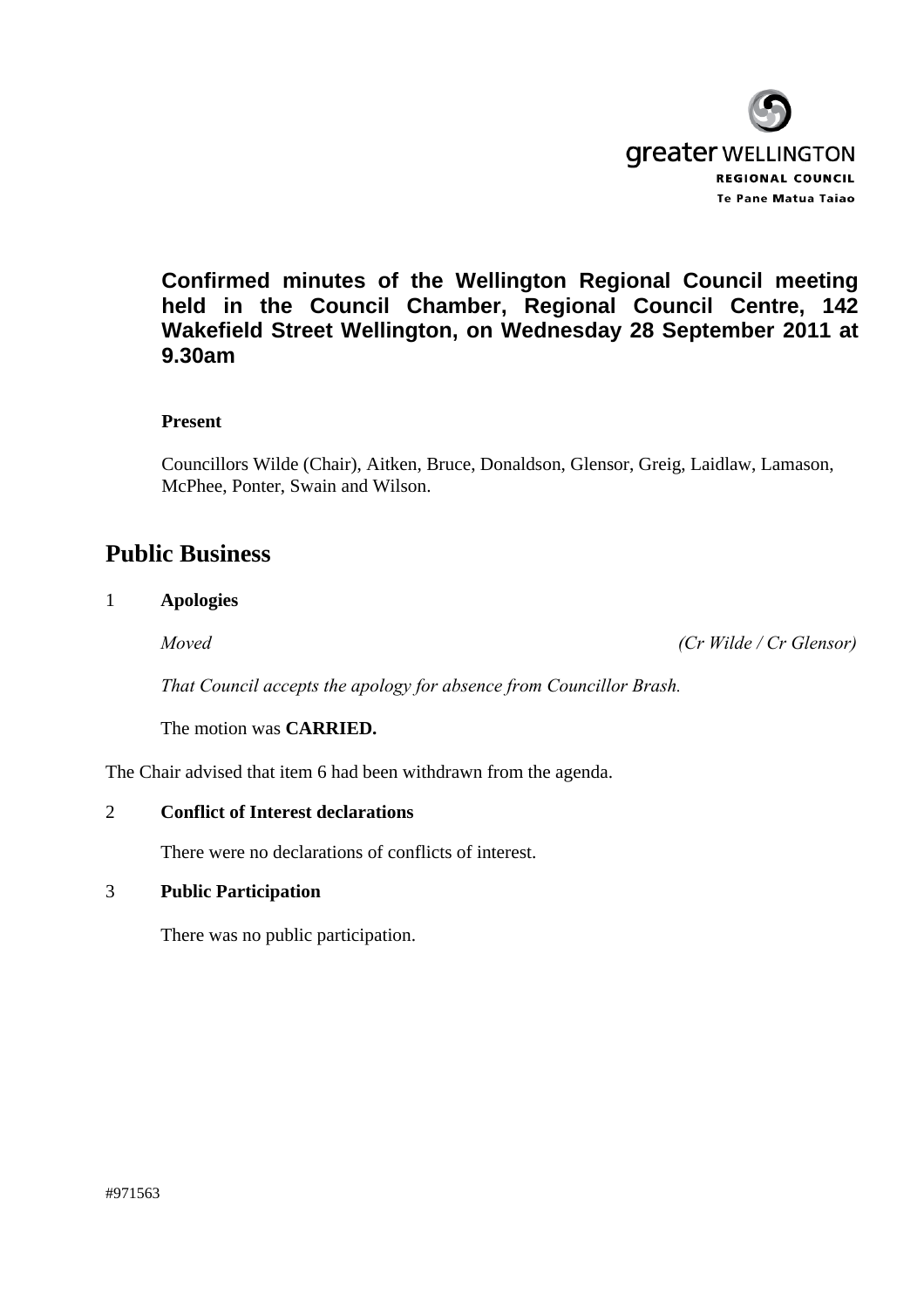## 4 **Additional Agenda item**

*Moved (Cr Wilde / Cr Glensor)* 

*That under Standing Order 23.5, Report 11.509 Appointment to Economic Wellbeing Committee be added to the Agenda.*  The motion was **CARRIED.** 

## 5 C**onfirmation of Minutes**

*Moved (Cr Aitken / Cr Donaldson)* 

 *That the Council confirms the minutes of 27 July 2011 and the minutes of 7 September 2011, Report 11.389 and Report 11.466.* 

The motion was **CARRIED.** 

## **Strategy/Policy/Major Issues**

## 6 **Financial report for the two months ending 31 August 2011**

 **Report 11.446** 

Chris Gray, Manager, Finance & Support, introduced the report.

*Moved (Cr Aitken / Cr Lamason)* 

 *That the Council:* 

- *1. Receives the report.*
- *2. Notes the content of the report.*

The motion was **CARRIED.** 

## 7 **Adoption of the Wellington Harbour Safety Management System**

## **Report 11.477**

 *Moved (Cr Donaldson / Cr Aitken)* 

 *That the Council:* 

*1. Receives the report.*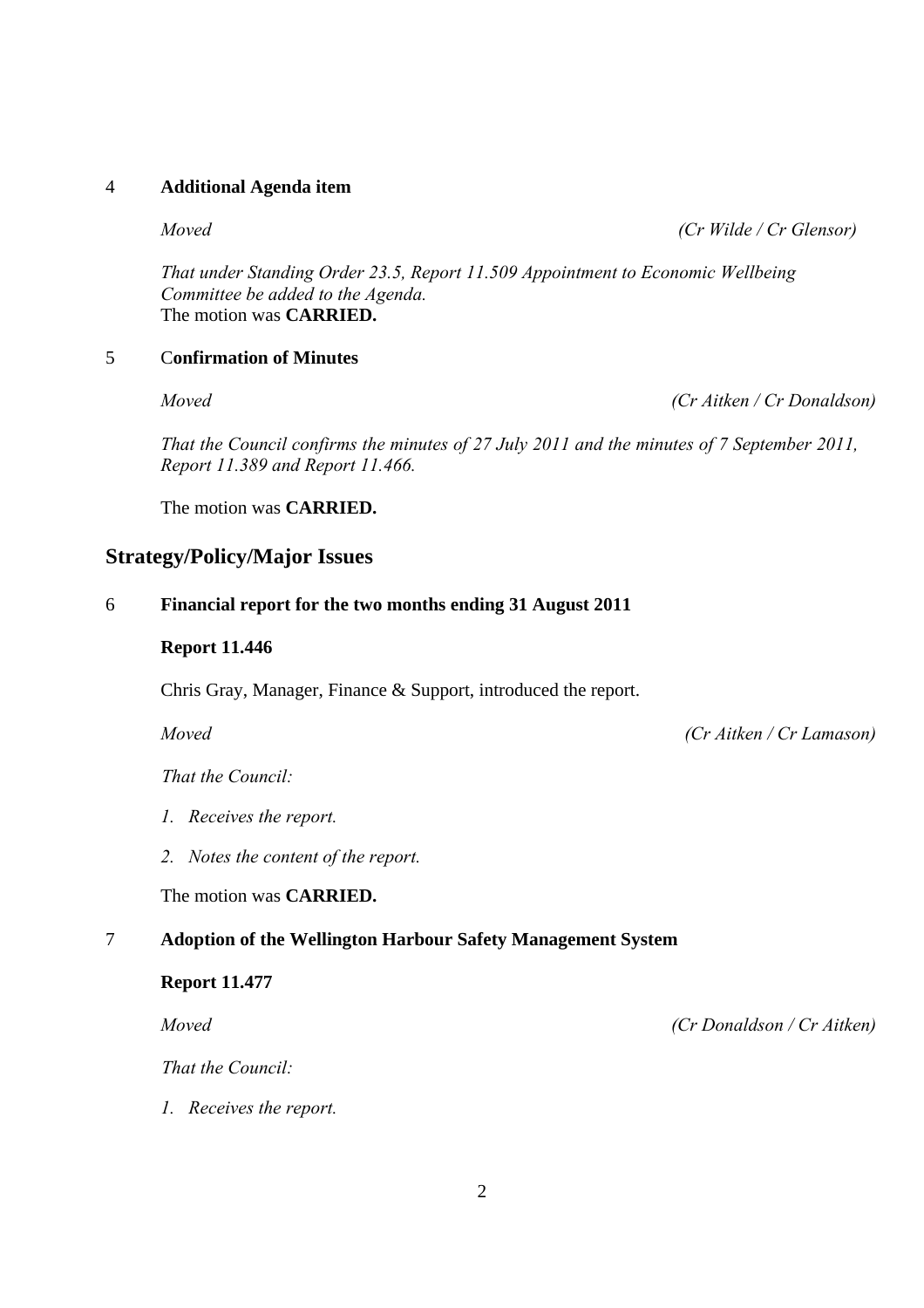- *2. Notes the content of the report.*
- *3. Adopts the Wellington Harbour Safety Management System, appended as Attachment 1 to this report.*
- *4. Notes that the Wellington Harbour Safety Management System will be submitted to Maritime New Zealand for formal approval.*

The motion was **CARRIED.** 

## **Governance**

## 8 **Code of Conduct for elected members**

**Report 11.479**

 *Moved (Cr Lamason / Cr Greig)* 

 *That the Council:* 

- *1. Receives the report.*
- *2. Notes the content of the report.*
- *3. Notes that any amendment to an existing Code of Conduct or the adoption of a new Code of Conduct requires a vote in support of not less than 75% of the members present.*
- *4. Adopts the Code of Conduct for Elected Members included as Attachment 1 to this report.*

The motion was **CARRIED.** 

**Noted:** In discussion on the report the Council agreed on several minor changes to the proposed Code prior to the report recommendations being moved.

## **Committees/Meetings**

## 9 **Report on the Environmental Wellbeing Committee meeting held on 6 September 2011**

**Report 11.457**

 *Moved (Cr Donaldson / Cr Laidlaw)* 

 *That the Council:* 

*1. Receives the report.*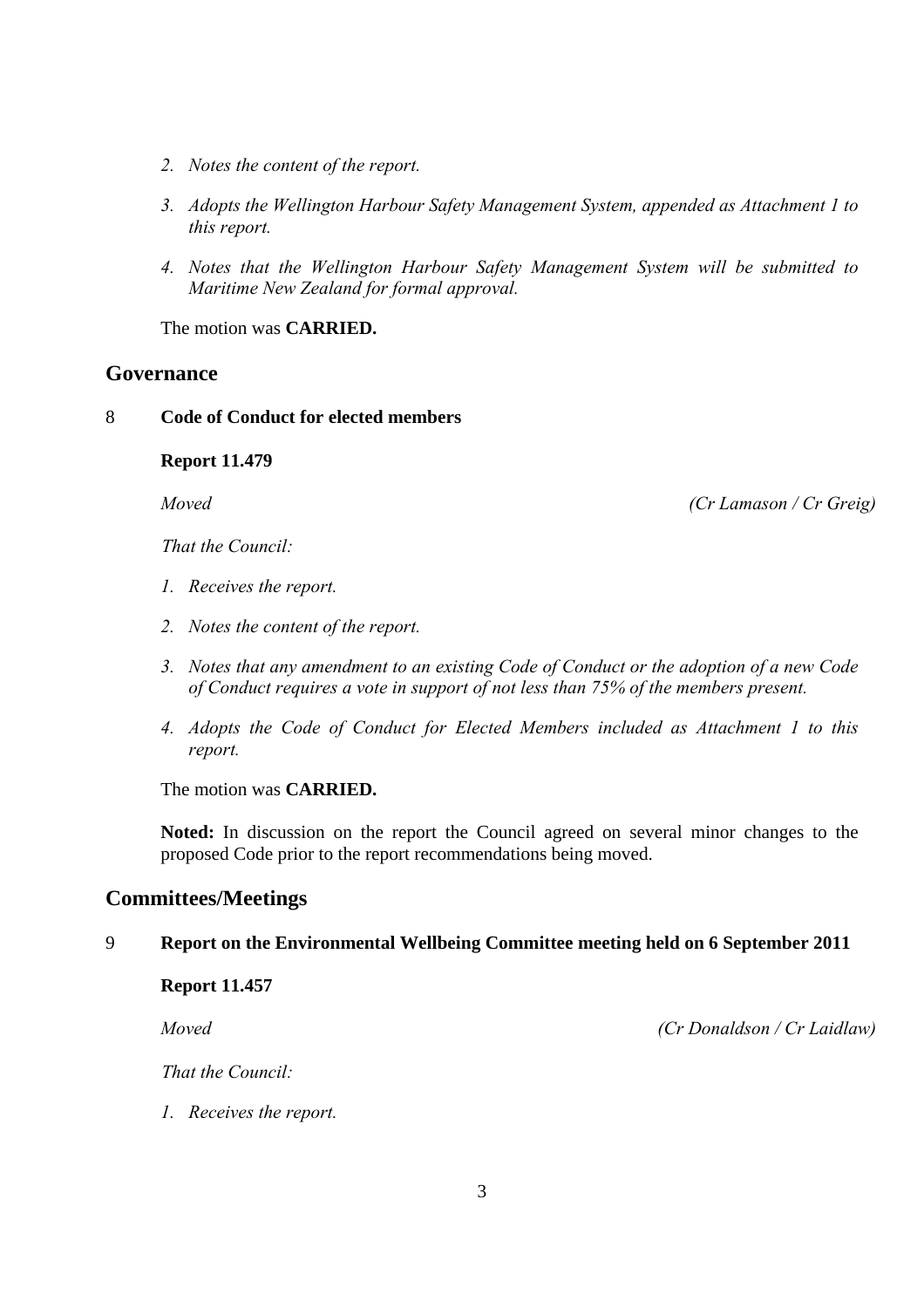*2. Notes the content of the report.* 

The motion was **CARRIED.** 

## 10 **Report on the Social and Cultural Committee meeting held on 7 September 2011**

## **Report 11.459**

 *That the Council:* 

- *1. Receives the report.*
- *2. Notes the content of the report.*

The motion was **CARRIED.** 

## 11 **Report on the Economic Wellbeing Committee meeting held on 8 September 2011**

## **Report 11.473**

 *Moved (Cr Glensor / Cr Ponter))* 

 *That the Council:* 

- *1. Receives the report.*
- *2. Notes the content of the report.*

The motion was **CARRIED.** 

## 12 **Report on the Audit and Risk Committee meeting held on 22 September 2011**

**Report 11.482**

 *That the Council:* 

- *1. Receives the report.*
- *2. Notes the content of the report.*

The motion was **CARRIED.** 

 *Moved (Cr Aitken / Cr Glensor)* 

 *Moved (Cr Wilson / Cr Bruce))*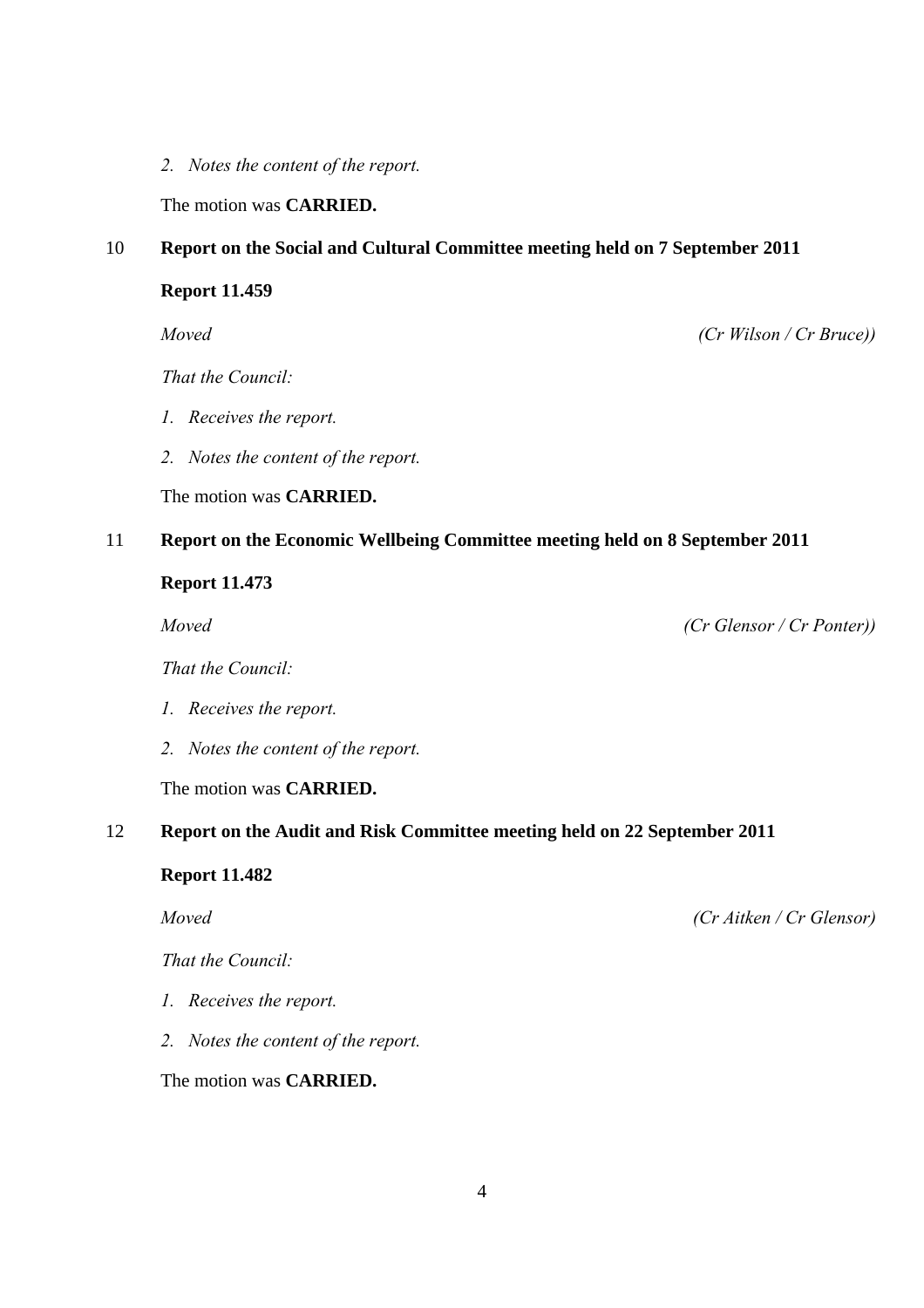## 13 **Appointment to the Economic Wellbeing Committee**

## **Report 11.482**

 *Moved (Cr Wilde / Cr Glensor)* 

*That the Council:*

- *1. Receives the report.*
- *2. Notes the content of the report.*
- *3. Amends the terms of reference of the Economic Wellbeing Committee by increasing the Councillor membership provision to nine Councillors.*
- *4. Appoints Councillor Jenny Brash to the Economic Wellbeing Committee.*

The motion was **CARRIED.** 

## 14 **Exclusion of the public**

#### **Report 11.452**

 *Moved (Cr Greig / Cr Wilson)* 

*That the Council:* 

 *Excludes the public from the following part of the proceedings of this meeting namely:* 

- 1. *Confirmation of public excluded minutes from the 27 July 2011 meeting of the Council*
- 2. *Confirmation of public excluded minutes from the 7 September 2011 meeting of the Council*
- 3. *Ngāti Toa Treaty Settlement negotiations update*
- 4. *Stuart Macaskill Lakes upgrade*
- 5. *Chief Executive's report to the Chair and Councillors for the year ended 30 June 2011*
- 6. *Review of the Chief Executive's performance for the year ended 30 June 2011*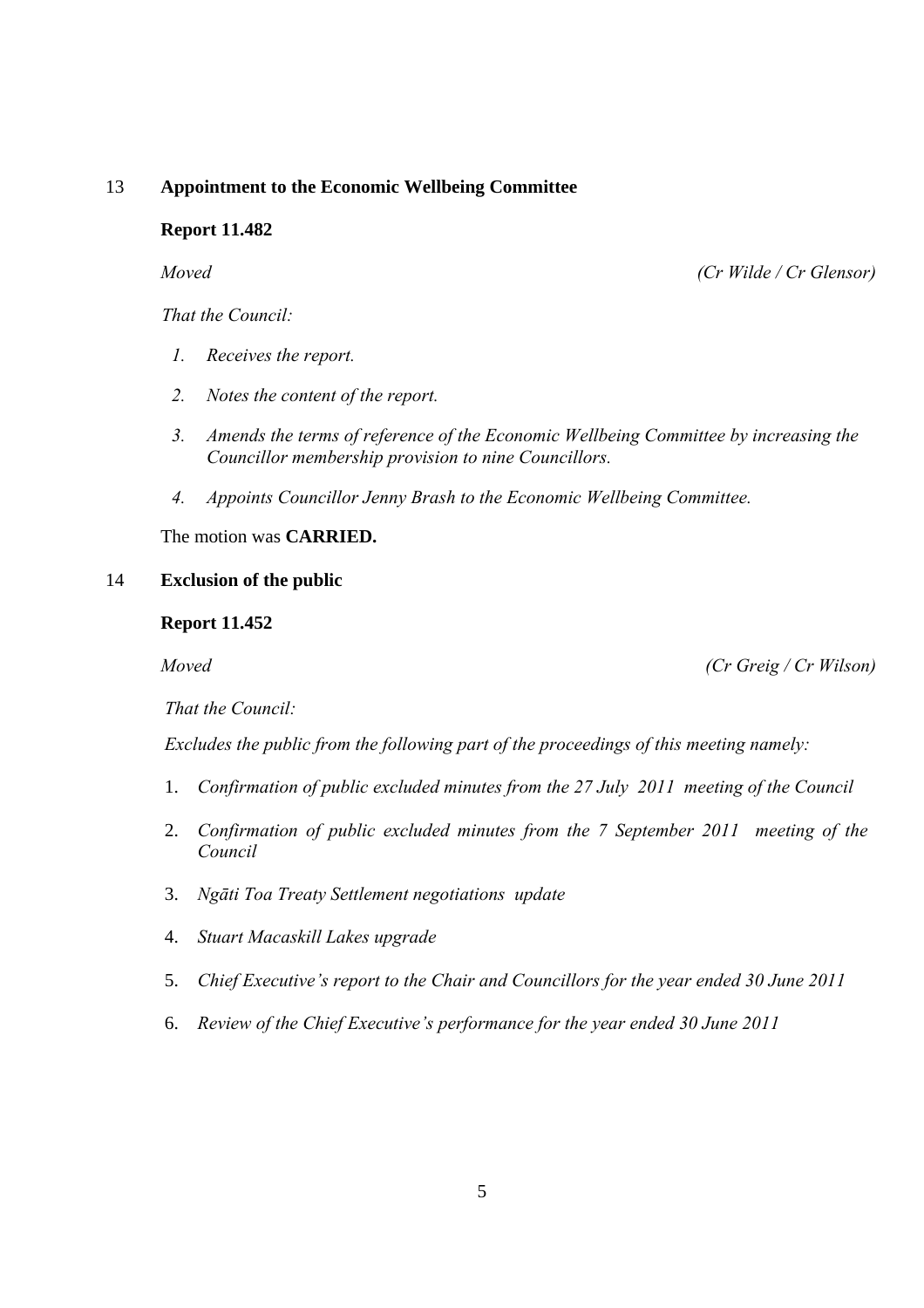*The general subject of each matter to be considered while the public is excluded, the reasons for passing this resolution in relation to each matter and the specific grounds under section 48(1) of the Local Government Official Information and Meetings Act 1987 for the passing of this resolution are as follows:* 

#### *General subject of Reason for passing this resolution each matter to be in relation to each matter considered: Ground under section 48(1) for the passing of this resolution*

 *1. Public excluded minutes from the 27 July 2011 meeting of the Council* 

*The information contained in these minutes relates to Greater Wellington entering into a land purchase agreement. The minutes outline the terms of the purchase which were negotiated. Having this part of the meeting open to the public would disadvantage Greater Wellington if further negotiations were to take place as it would reveal Greater Wellington's negotiation strategy. Greater Wellington has not been able to identify a public interest favouring disclosure of this particular information in public proceedings of the meeting that would override this prejudice.* 

*That the public conduct of the whole or the relevant part of the proceedings of the meeting would be likely to result in the disclosure of information for which good reason for withholding would exist under section 7(2)(i) of the Local Government Official Information and Meetings Act 1987 (i.e to enable Greater Wellington to carry out, without prejudice or disadvantage, negotiations).* 

 *2. Public excluded minutes from the 7 September 2011 meeting of the Council* 

*The information contained in these minutes relates to negotiations on a redress proposal from the Office of Treaty Settlements in relation to Ngāti Toa Rangatira. Having this part of the meeting open to the public would disadvantage the Council if further negotiations were to take place as it would reveal the Council's stance. The Council has not been able to identify a public interest favouring disclosure of this particular information in public proceedings of the meeting that would override this prejudice.* 

*That the public conduct of the whole or the relevant part of the proceedings of the meeting would be likely to result in the disclosure of information for which good reason for withholding would exist under section 7(2)(i) of the Local Government Official Information and Meetings Act 1987 (i.e to enable Greater Wellington to carry out, without prejudice or disadvantage, negotiations).*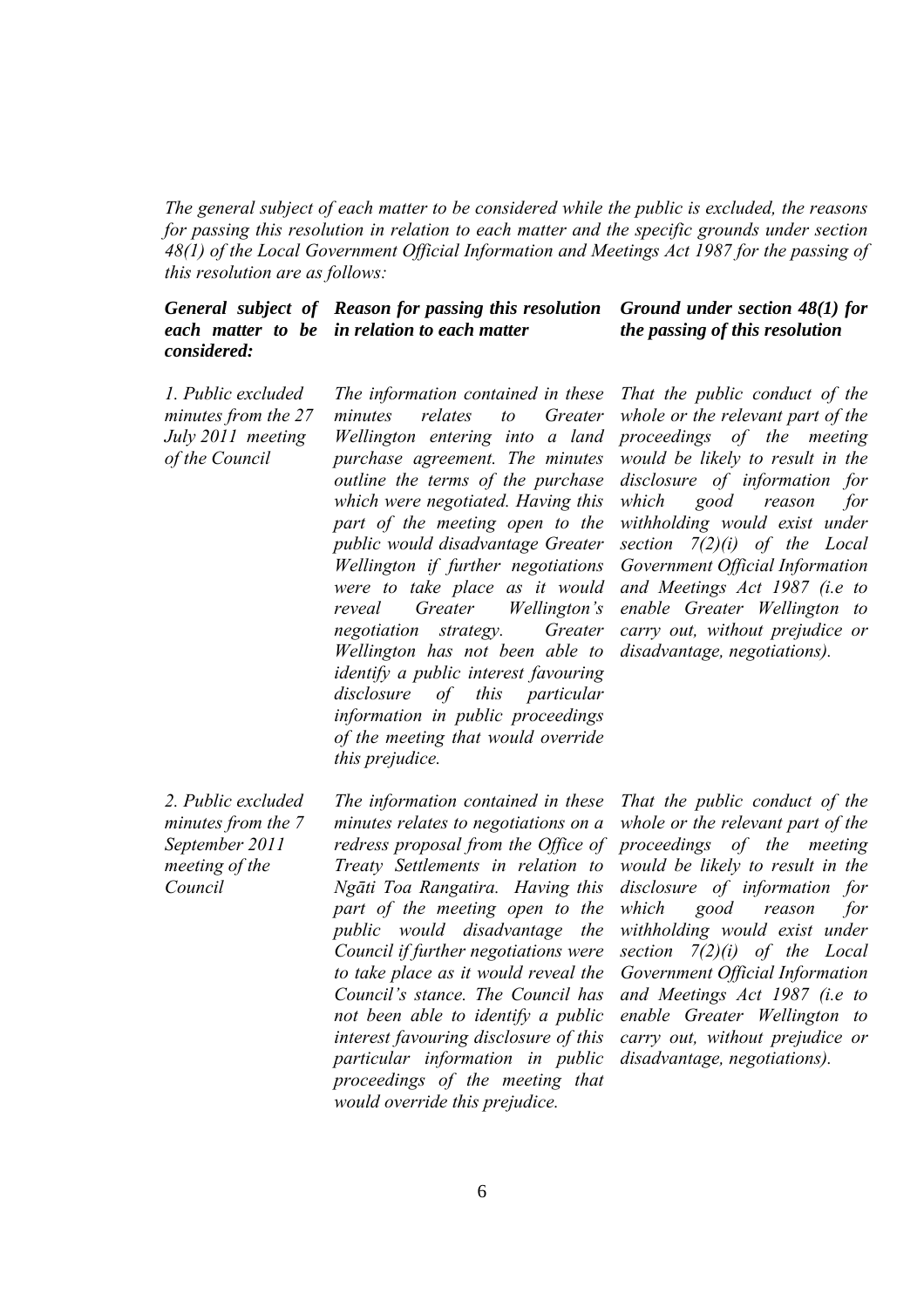*3. Ngāti Toa Treaty Settlement negotiations update*  *The information contained in this report relates to negotiations on a redress proposal from the Office of Treaty Settlements in relation to Ngāti Toa Rangatira. Having this part of the meeting open to the public would disadvantage the Council if further negotiations were to take place as it would reveal the Council's stance. The Council has not been able to identify a public interest favouring disclosure of this particular information in public proceedings of the meeting that would override this prejudice.* 

*That the public conduct of the whole or the relevant part of the proceedings of the meeting would be likely to result in the disclosure of information for which good reason for withholding would exist under section 7(2)(i) of the Local Government Official Information and Meetings Act 1987 (i.e to enable Greater Wellington to carry out, without prejudice or disadvantage, negotiations).* 

*4. Stuart Macaskill Lakes upgrade Information contained in this report relates to a tender that Greater Wellington has not yet accepted. The report outlines the tenders received by Greater Wellington and the terms of the proposed contract, which may still be negotiated. Having this part of the meeting open to the public would disadvantage the Council if further negotiations were to take place as it would reveal the Council's negotiation strategy. It would also reveal tender strategies. The Council has not been able to identify a public interest favouring disclosure of this particular information in public proceedings of the meeting that would override these prejudices.* 

*That the public conduct of the whole or the relevant part of the proceedings of the meeting would be likely to result in the disclosure of information for which good reason for withholding would exist under section 7(2)(i) of the Local Government Official Information and Meetings Act 1987 (i.e to enable Greater Wellington to carry out, without prejudice or disadvantage, negotiations).*

 *5. Chief Executive's report to the Chair and Councillors for the year ended 30 June 2011* 

*The information contained in this report contains information relating to the Chief Executive's performance agreement. Release of this information would prejudice David Benham's privacy by disclosing details of his performance agreement with the Council. Greater Wellington has* 

*That the public conduct of the whole or the relevant part of the proceedings of the meeting would be likely to result in the disclosure of information for which good reason for withholding would exist under sections 7(2)(a) of the Local Government Official Information*